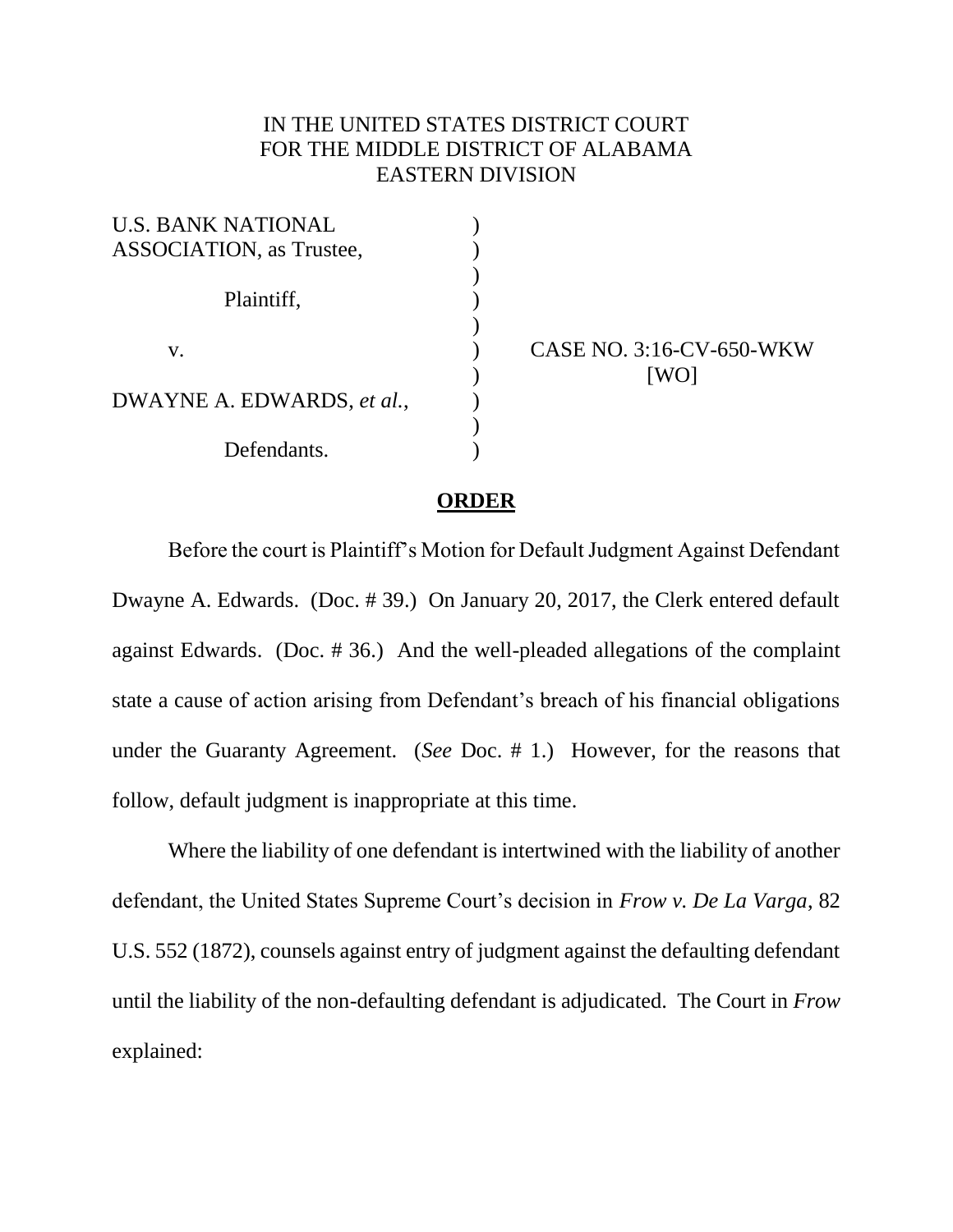The true mode of proceeding where a bill makes a joint charge against several defendants, and one of them makes default, is simply to enter a default and a formal decree *pro confesso* against him, and proceed with the cause upon the answers of the other defendants. The defaulting defendant has merely lost his standing in court. He will not be entitled to service of notices in the cause, nor to appear in it in any way. He can adduce no evidence, he cannot be heard at the final hearing. But if the suit should be decided against the complainant on the merits, the bill will be dismissed as to all the defendants alike – the defaulter as well as the others. If it be decided in the complainant's favor, he will then be entitled to a final decree against all. But a final decree on the merits against the defaulting defendant alone, pending the continuance of the cause, would be incongruous and illegal.

*Id.* at 554. Discussing the *Frow* rule, the Eleventh Circuit has cautioned that, in multi-defendant cases, "even when defendants are similarly situated, but not jointly liable, judgment should not be entered against a defaulting defendant if the other defendant prevails on the merits." *Gulf Coast Fans, Inc. v. Midwest Elecs. Importers, Inc.*, 740 F.2d 1499, 1512 (11th Cir. 1984). The court highlighted the inconsistency that would occur if a plaintiff obtained a default judgment against one defendant on a contract before ultimately losing at trial against another defendant on the same contract. *See id.* Such a result would be "incongruous and unfair." *Id.*

Here, Plaintiff alleges that "[t]he Obligors [*i.e.*, Defendants Edwards and Barker], jointly and severally, owe said amount to U.S. Bank." (Doc. # 16, at 12.) Defendant Barker is not in default, and the proceedings against him are in their infancy. Delaying final judgment against Edwards until the conclusion of this action against Barker avoids the risk of inconsistent judgments and comports with *Frow*.